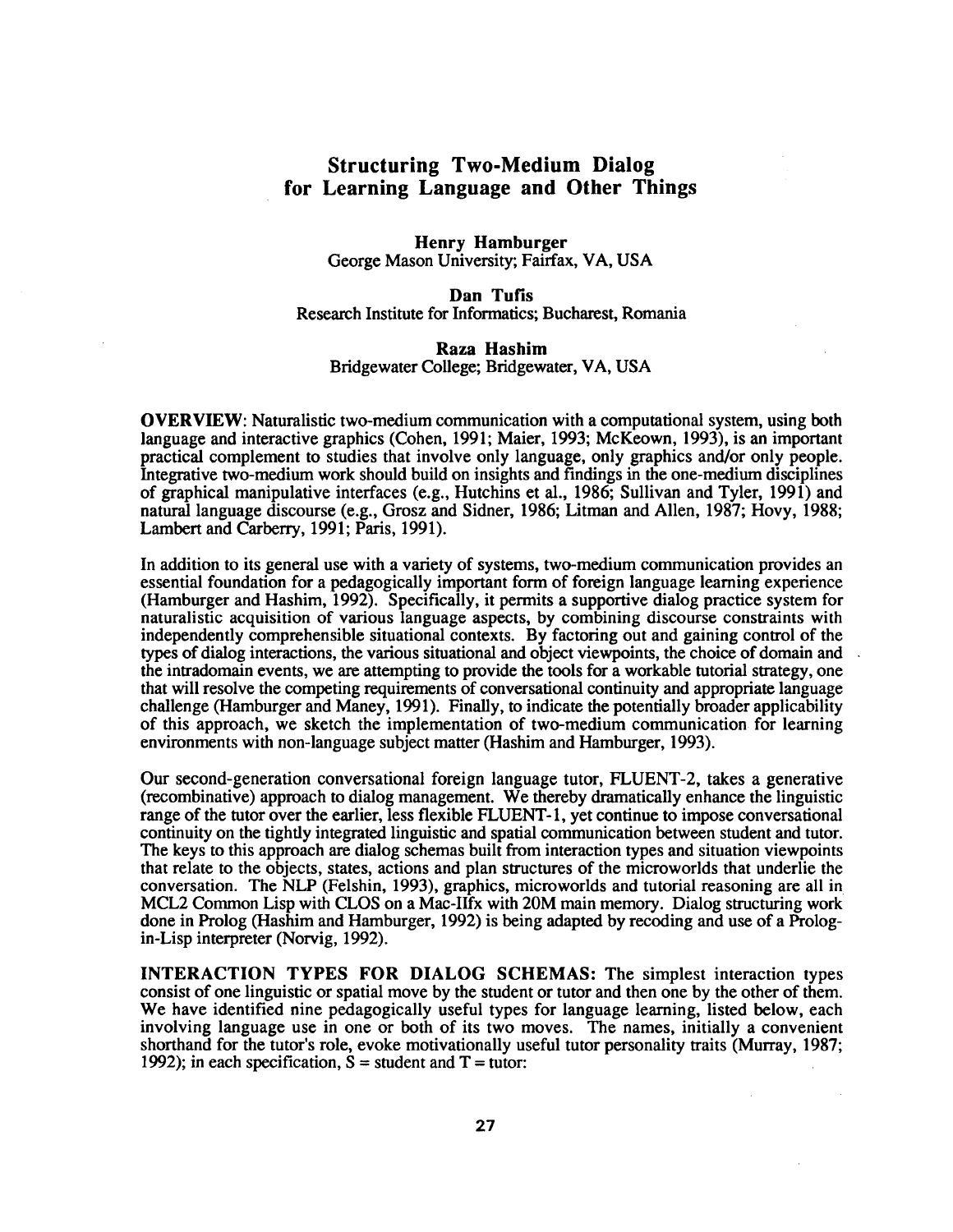| 1. Tourguide   | T acts and comments; S acknowledges |                  |
|----------------|-------------------------------------|------------------|
| 2. Commander   | T makes a command; S executes it    |                  |
| 3. Narrator    | T says something; S enacts it       |                  |
| 4. Celebrity   | T acts;                             | S tells about it |
| 5. Quizmaster  | T asks a question;                  | S answers it     |
| 6. Movecaster  | S acts;                             | T describes it   |
| 7. Oracle      | S asks a question;                  | T answers it     |
| 8. Servant     | S makes a command; T executes it    |                  |
| 9. Interpreter | S says something; T enacts it       |                  |

More complex types are needed for language errors and communication repair. The dialog schemas composed from these interaction types will differ depending on whether the student is to learn language or the subject matter of the microworld. Examples for the language case appear in Hashim and Hamburger (1992).

Interaction types work jointly with domain-level plans in the determination of the student's intentions. The plans place expectations on the sequence of actions and their resulting states, while the interaction types determine which agent is in control of the visual channel. Recognition of intentions leads in turn to the possibility of detecting the student's misunderstandings or misconceptions and repainng them. Spatial actions are implicitly associated with intentional structures, which the tutor may check for congruency with the currently active plan. For example, picking up an object typically induces in the observer the belief that the picker intends to use it. When the recognized intentions depart from the expectations, the system planner chooses a perspective (a view, see below) from which to deal with the misfit. In such a case, the realization of the tutor's turn may imply rhetorical acts such as drawing attention, arguing, suggesting.

The following dialog (typical of FLUENT-1 and of what we are working on generatively in FLUENT-2) uses this effect to detect and correct a misconception:

| TUTOR:          | Wash your face.                                 |  |
|-----------------|-------------------------------------------------|--|
| <b>STUDENT:</b> | <br>Picks up a box of detergent>                |  |
| <b>TUTOR:</b>   | That's the toothpaste. You can't wash your      |  |
|                 | face with toothpaste. Pick up the soap instead. |  |

The same rhetorical structuring of the tutor's reply might result from violations of microworld constraints (Murray, 1987):

TUTOR: That's a glass table. You can't put the box on it. The box is too heavy and the glass would break.

From this point of view, this approach presents some similarities with the one taken by Maybury (1993).

The presence of the extra, visual medium in a communication system has significant effects on the use of the language medium, notably in the handling of the discourse phenomenon of reference identification, where it may be unnecessary and even infelicitous to include certain information that is visually available. Consider this sequence:

| TUTOR:          | Pick up the red book.   |
|-----------------|-------------------------|
| <b>STUDENT:</b> | $\leq$ Picks it up $>$  |
| TUTOR:          | The table is clear now. |

Here "the table" identifies the table that the red book was previously on, and which is visible. Suppose that another physically identical table is present, and consider the awkwardness of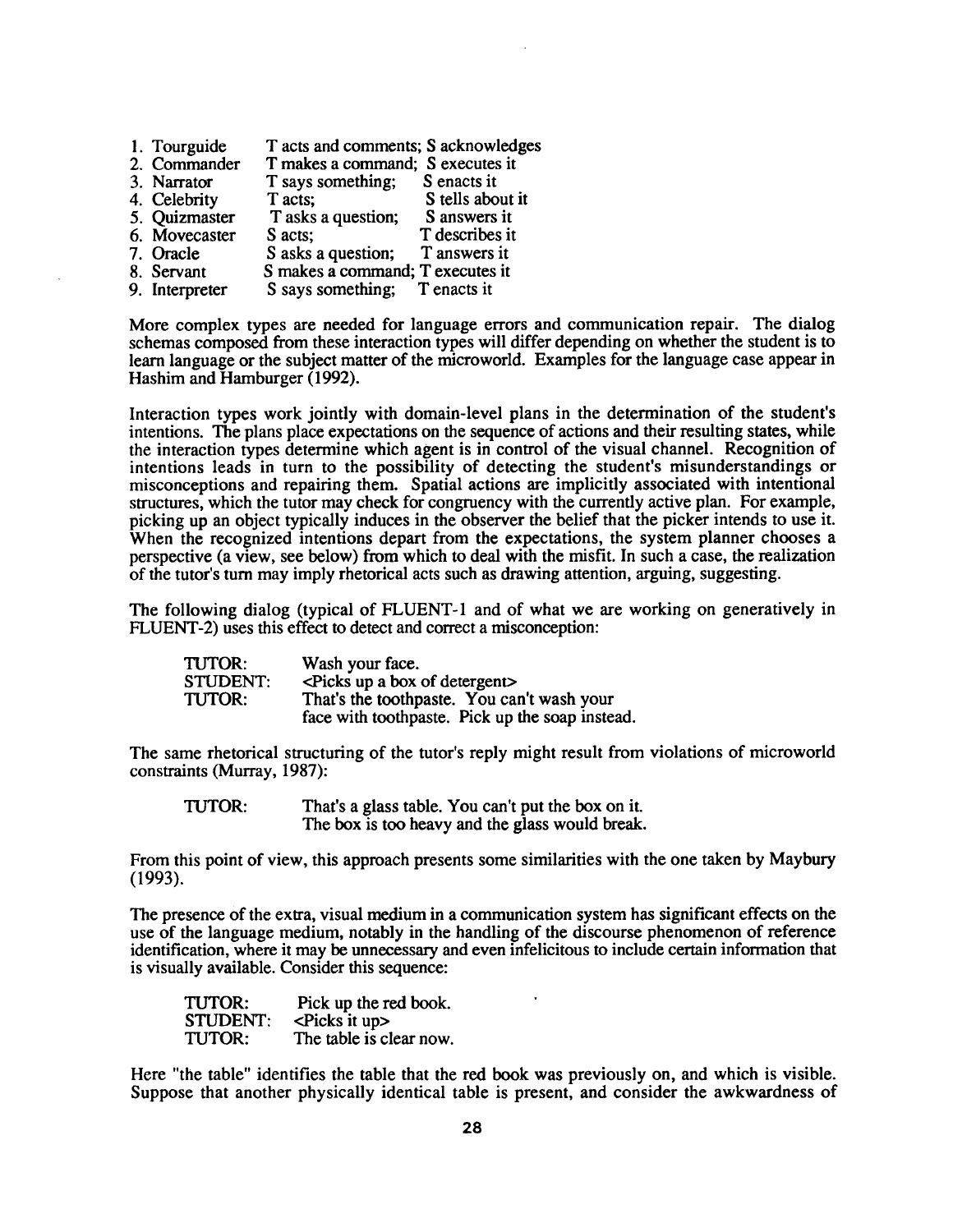unnecessarily distinguishing them with a relative clause, thereby replacing the tutor's last comment with:

TUTOR: The table from which you picked up the red book is clear now.

These comments hinge on the visual availability of the relationship between the book and the table, which allows the two tables to be visually distinguished. If this exchange were to take place by telephone the conclusions would be different.

**SITUATION VIEWPOINTS:** The situation viewpoints referred to above involve the important aspects of the various microworlds: plans, actions and the state of objects. Plans permit non-arbitrary choice of action when initiative falls to the tutor, as it does in types 1-5. Our plan executor can call for language generation at top level, at the intermediate level of subplans, or at the fine-grained level of individual actions. Reference to actions can treat them as independent events or in relation to the (sub)plans containing them. In Movecaster, the student's unconstrained move can be described as an action or in terms of a resulting state or state change. The NPs in these descriptions can be made sensitive to various aspects of focus and specificity, thanks to the NLP software of the Athena Language Learning Project (Felshin, 1993).

We have developed a list of approximately 40 views in eight categories that relate to actions, states, plans, temporality, thematic roles, correction, and, at the level of the noun phrase, reference specification for individuals and for collectivities. Various state views of an action, for example, include (i) the new state of the object acted upon, (ii) the fact that (some property of) its preceding state no longer holds, (iii) an indirect change in a related object (such as a shelf being empty as a result of an object being picked up), (iv) an unchanged attribute of the object acted on. The earlier discussion of intentions is to be implemented in terms of such correction views. Two such views are (i) action disallowed because of unsatisfied precondition and (ii) some preconditions ok, but consequence is unwanted.

NON-LANGUAGE DOMAIN: We have extended our approach by implementing, in Prolog, a natural interface for a tutoring system in a domain outside of natural language (Hashim and Hamburger, 1993). By a natural interface, we mean one that provides readily grasped conventions for interactive graphics along with plan-based natural language explanations. We transport the FLUENT techniques to Coinland, a tutoring and learning environment for constrained exploration of problems in arithmetic. Coinland has a single microworld, one which is somewhat more abstract than those of FLUENT, both visually and conceptually. Like the FLUENT microworlds, Coinland represents an everyday situation, one in which coins can be moved around and exchanged for equal value (Hamburger and Lodgher, 1989). Here, instead of language, the student is to learn the domain, but there is still two-medium redundancy to support learning. We show how the system tutor can talk about the subtraction problem using a view processing mechanism and some of the views listed above. In Coinland, as in FLUENT, the familiarity of the objects and physical actions represented in the microworld, the clarity of the interface, and the use of redundancy combine to make it possible for the student to pick up new knowledge in an active and natural way.

ACKNOWLEDGEMENT: This work is supported by grant number IRI-9020711 from the National Science Foundation.